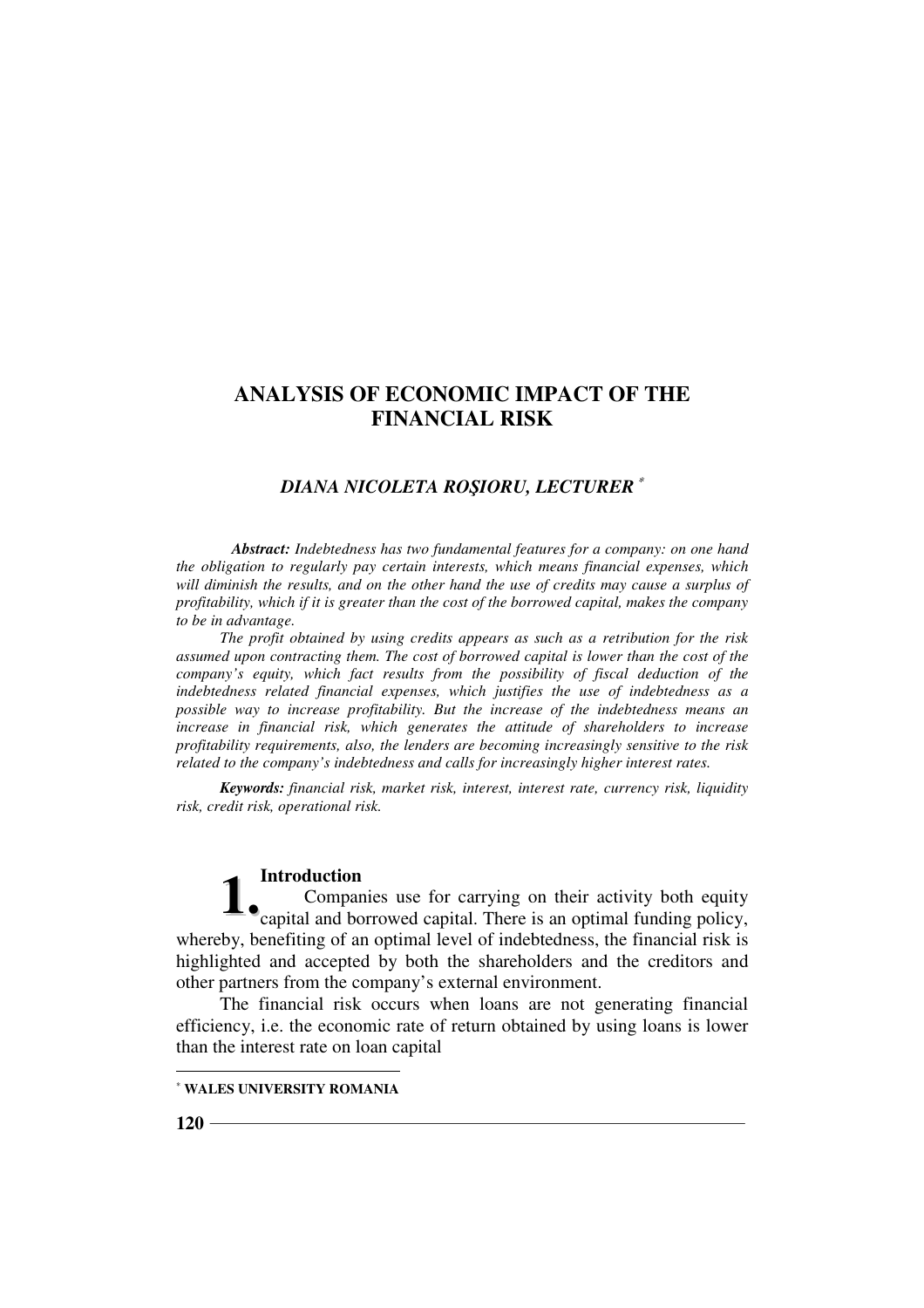The **financial risk** is defined as "the variability of result indicators, under the incidence of the company's financial structure"<sup>1</sup>. It is determined by the "policies of enterprise's financing through equity capital or through  $\text{loans}^{3,2}$ 

Financial risk analysis takes into account both the study of probability of its occurrence and his influence on the company's economic - financial performance.

It outlines several *main directions* having the character of generality, towards which actions must be taken in order for the financial risk to be decreased:

- Increase of the rotation speed of economic assets by increasing the rotation speed of all the patrimonial elements as well as by increase of the weight of current assets, which may be restored more quickly through turnover;

- Increase of the volume of economic activity that would lead to increased turnover and to achieving a higher commercial return;

- Increase of production capitalization degree by promoting an active marketing policy for achieving a better positioning on the market;

- Establishing an appropriate financial structure wherein the increased leverage to generate in time a higher and a growing level of economic profitability;

- Monitoring the level of economic performance that dynamically would have to increasingly take distance of the cost of borrowed capital in order to decrease the likelihood of occurrence and manifestation of the financial risk.

By promoting an optimal ratio between equity capital and the borrowed capital, it is possible the indebtedness to be used as a way for the performance to be increased. The condition required to obtain a higher return on the equity capital is that through a good asset management a higher efficiency to be produced than the cost of borrowed sources; otherwise, the occurrence and manifestation of financial risk will be imminent.

 $\overline{a}$ 

<sup>&</sup>lt;sup>1</sup> I.Stancu – Finanțe, Editura Economică, București, 1996., pag. 376

 $2^2$  T. Hada – Finatele agenților economici din România, Editura Intelcredo, Deva, 1999, pag.207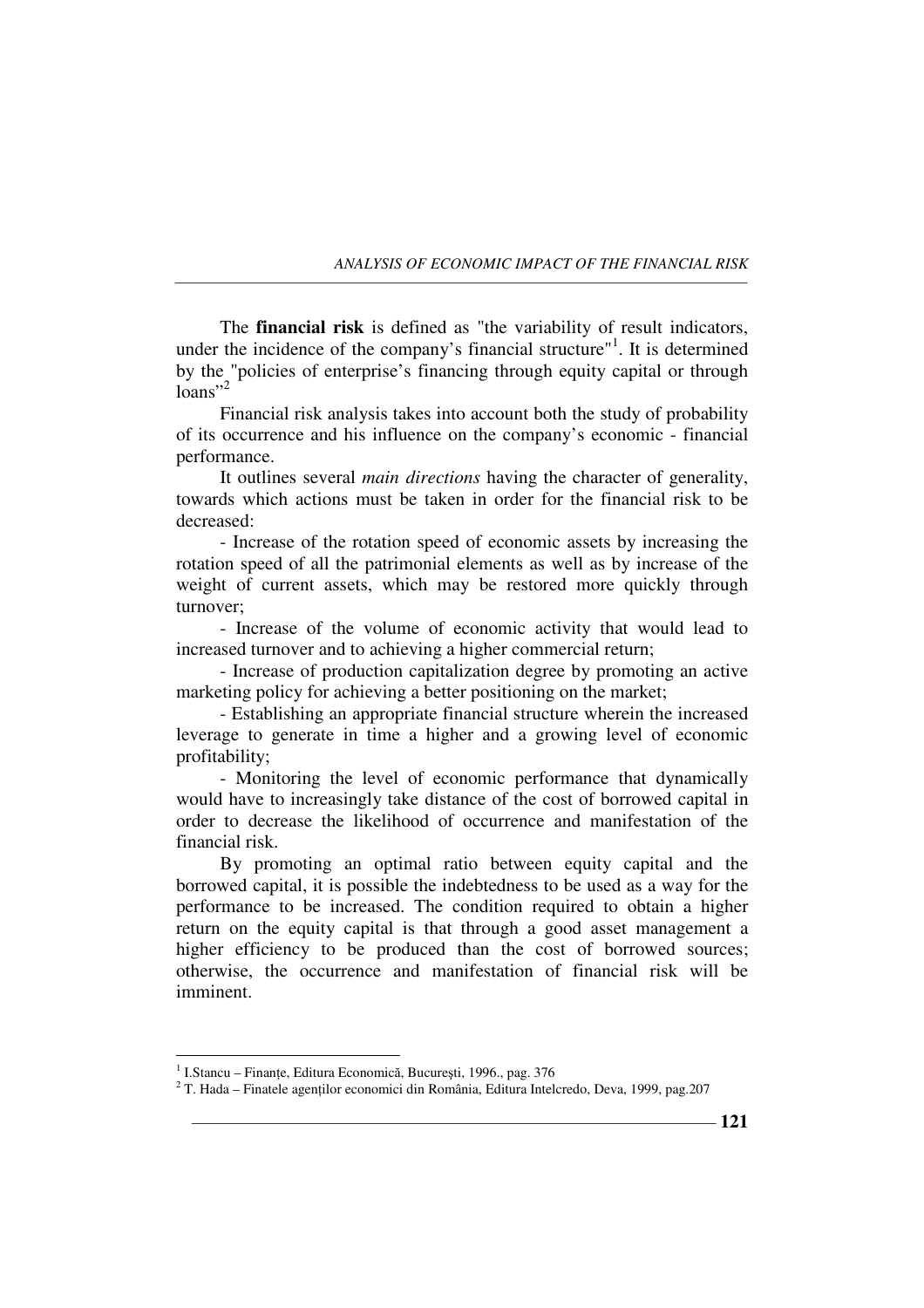# **2. Analysis and decrease of financial risk**

# *Analysis of risks in the banking environment*

Monitoring the banking risks means to identify, assess and control the risk management policies and practices of a bank, which allow problems faced by a bank to be detected and the banking risk management consists of the overall bank risk management methods meant to their limiting, division and funding as well as to reducing the risk exposure of each bank.

The lending activity is identified as the core business of banking entities, and the credit risk, as the most important of the various threats that can strike the outcomes of the banking financial intermediaries. In terms of credit risk, it must be assessed by comparison with the benefits that the bank expects to obtain from granting the loans, the most important function of the banking management being the function of control and analysis of the credit portfolio, whereas poor quality of the loans is one of the main causes of bankruptcy.

The **market risk** is a key component of the financial risk management system in the case the credit institution is operating in developed financial markets, and currently the most popular method for measuring the market risk is the indicator Value-at-Risk. Value-at-Risk is a measure of the maximum potential changes in value of a portfolio consisting of more financial instruments, with a given probability and a given time horizon. It attempts to answer the question: how big can the potential loss of a bank be, the loss being calculated with a given probability of  $x\%$ , on a given time horizon?

Interest rate analysis is of particular importance as the unexpected changes in interest rates can cause significant changes in the profitability of a bank and in the market value of its capital by the net interest income increasing or decreasing depending on the cash flow characteristics of the bank's assets and liabilities. The interest rate risk should be managed so as to obtain an interest margin as high and stable as possible over time and the bank's profitability and capital value not to significantly change as a result of unexpected change in interest rates depending on the characteristics of the cash -flows generated by the bank's assets and liabilities**.** 

The **currency risk –** a market risk component - arising from market fluctuations of the exchange rate, expresses the probability that a variation in the exchange rate on the market to negatively influence the bank interest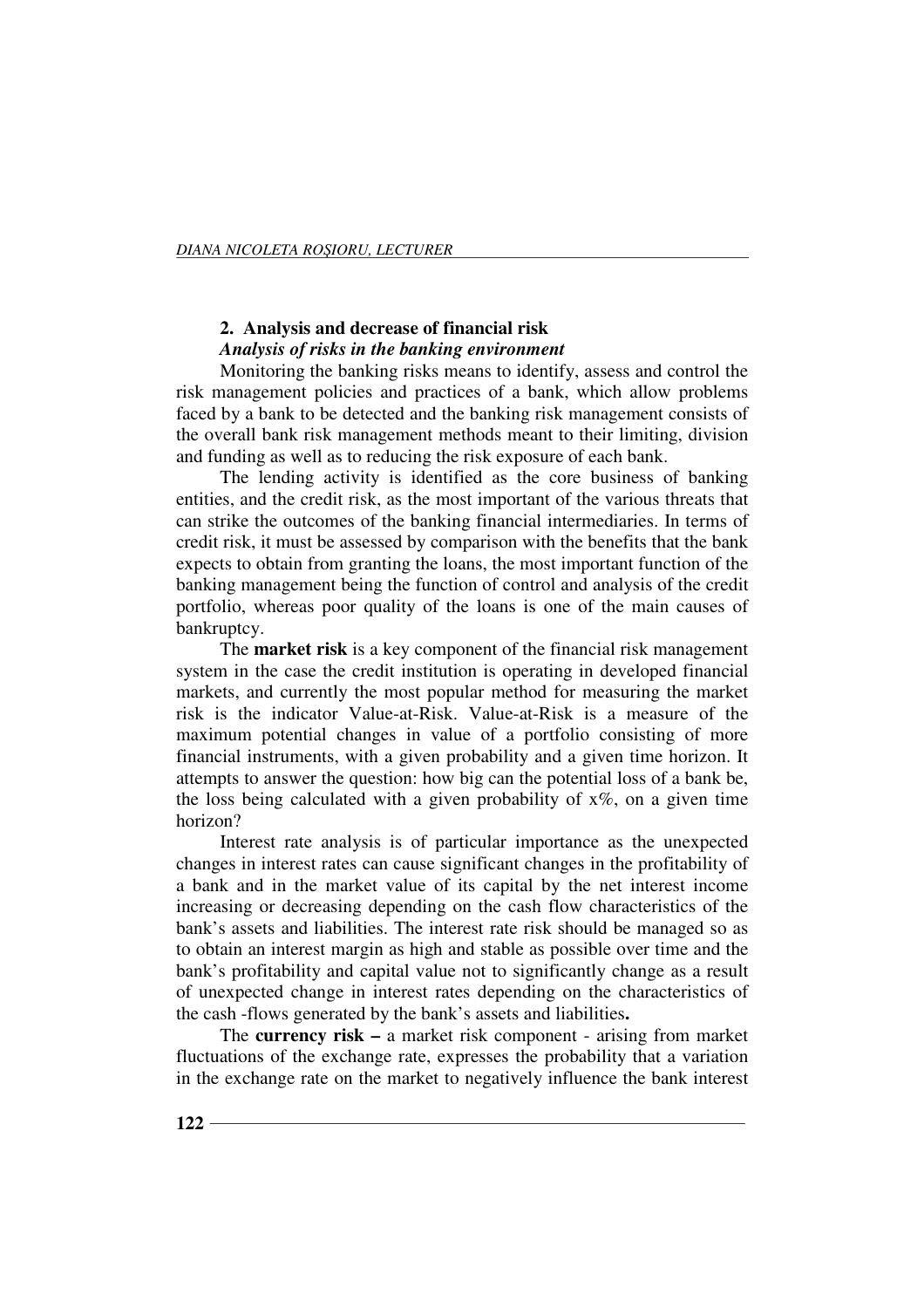margin.

In terms of liquidity risk, arising from the maturity mismatch between the asset items and the liability items, an extremely important task of the management of a bank is to correctly estimate and cover the liquidity needs, as profitability of a bank may be adversely affected on long term if the bank has in its portfolio too many liquid assets as compared to its needs, but on the other hand too less liquidity can create major financial problems or even bankruptcy in case of small banks.

Due to the ongoing development of the economy, the globalization and the expansion of economic activities, the international financial market and also the European market are in a complex and continuous process of adapting products and services, due to the existing competition. In these conditions operational risk has become an increasingly more important element for credit institutions, which are obliged to redefine their products and services in order on the one hand to enter new markets and on the other hand due to more frequent use of innovative financing products such as: secure products, structural products. The Basel Committee defines the operational risk as the risk of losses generated by inadequate or defective internal processes, by people and systems or by external events, focusing on the causes of losses in order to differentiate operational losses from the losses generated by other risk categories

Ensuring the adequate liquidity is one of the most important objectives of the management of any banking institution. In order to have a permanent control over liquidity the National Bank of Romania regulates the country's banking liquidity by the NBR Norm 1/2001, as subsequently amended and supplemented, whereby the manner of calculation of the liquidity ratio is defined as the ratio between effective liquidity and necessary liquidity. In order the banks not to be in difficulty to procure the necessary resources in order to meet their commitments at a given time, they have to face the liquidity risk. The art of transforming the short maturity resources into long maturity investments and to face the liquidity crisis in a short time and at low prices is specific for the bank management. This requires the bank management to address the three aspects of liquidity risk, which we presented below in this chapter, namely: protection against liquidity risk, liquidity risk measurement and liquidity risk management. Analysis of liquidity requires the banks' management not only to continuously review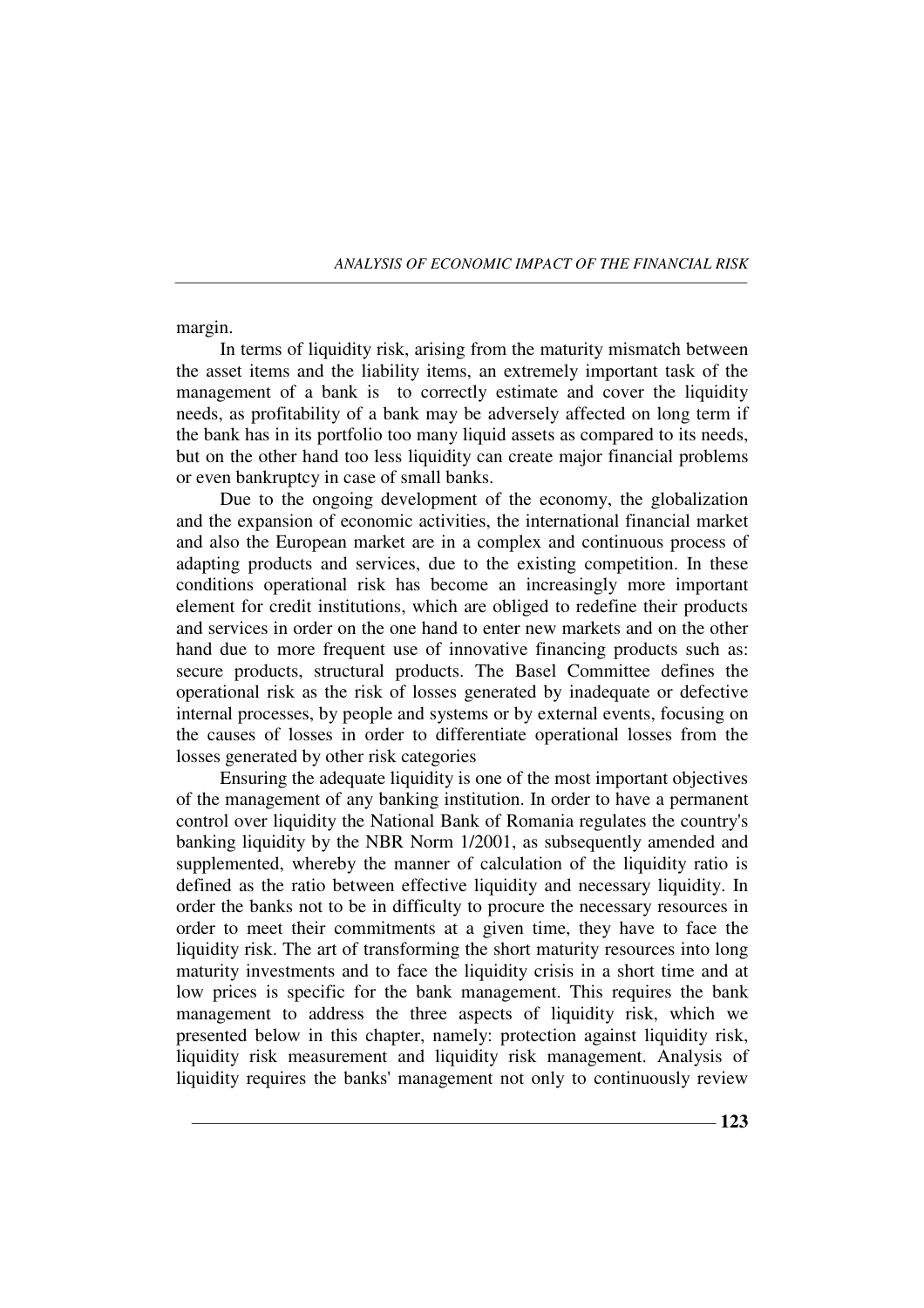the liquidity situation, but also to examine how the funding requirements may evolve in different situations, including in adverse conditions, so that in its supervision, the Basel Committee has focused on how the banks manage their liquidity in general.

# **3. The financial crisis and its impact**

Since Romania joined the European Union, a new stage of evolution of the Romanian banking system began. The European integration process is equivalent to the development of Romania's reform, taking into account the existing model of European states.

 Some modern economic theories reject the idea of a general theorizing of economic and financial crises, according to which the crises can be integrated in a generally valid model, considering that every financial crisis is unique, each representing in fact a historical accident caused by factors specific in a certain social, economic and political conjuncture.

According to these theories crises can not be anticipated so that their negative effects to be brought to minimum.

 The credit crisis that erupted in the US in August 2007 led to the bankruptcy of some of the largest banks in the world, and its effects are now being felt on the European financial market.

 After the bankruptcy of Lehman Brothers, the takeover of Merrill Lynch by Bank of America and the nationalization of American International Group (AIG), the US government adopted the "Economic Stabilization Law" meant to save the US financial system from collapse.

The international economic crisis has also produced large fluctuations on the economic market of Romania, affecting both the stock market and the forex market. However, the Governor of the National Bank gave assurances that Romania's banking system is stable, explaining that the foreign banks holding participations on the Romanian market can not bring out their money in any conditions.

 Impact of global financial crisis on the Romanian financial system is relatively limited concluded the members of the National Financial Stability Committee (CNFS), who analyzed the impact of the international crisis on the financial institutions, markets and infrastructure as well as on the real economy in Romania.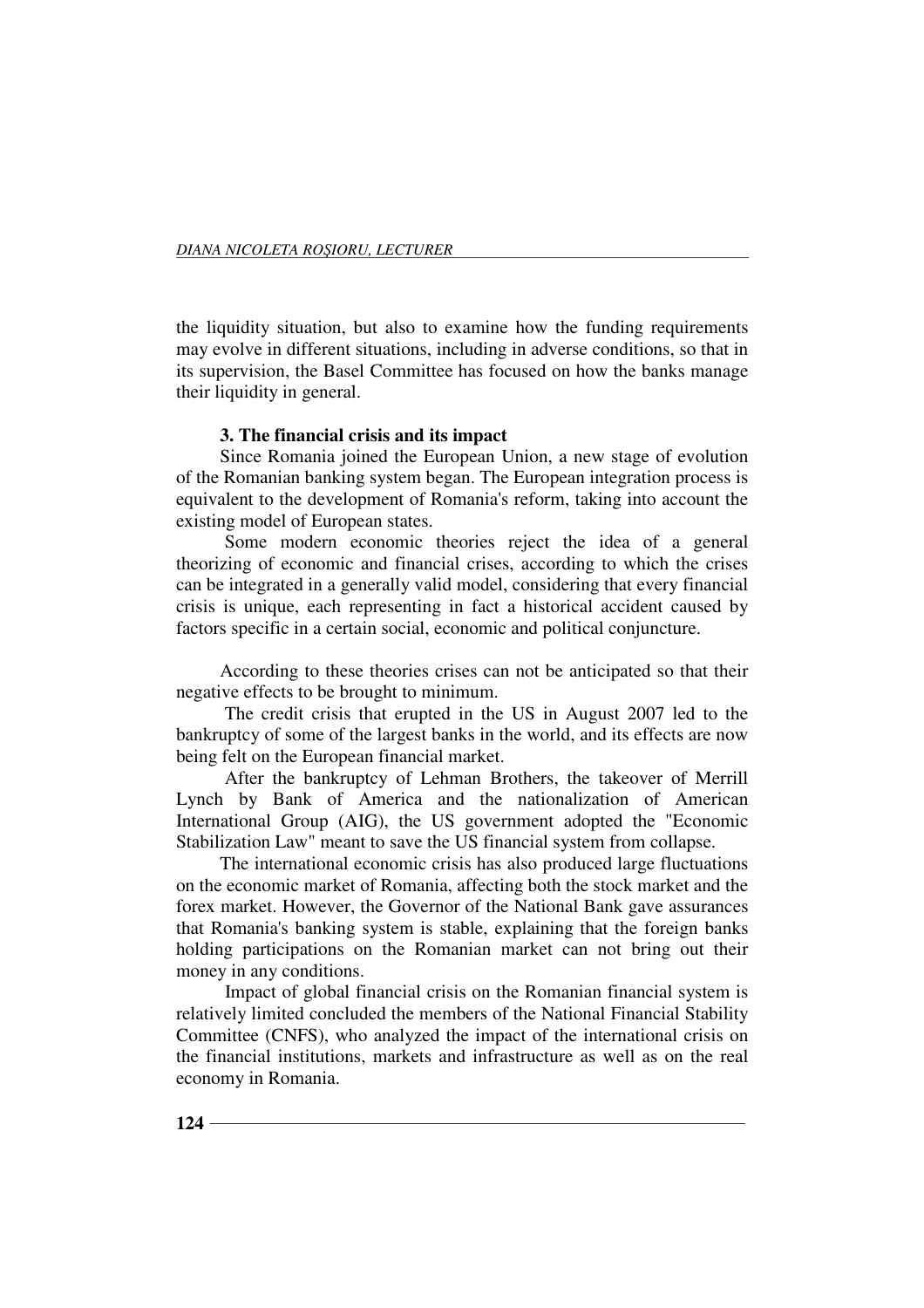The economic, monetary environment and the financial banking environment are permanently subjected to a fierce competition, new hitherto unknown risks appear, with particular manifestations. In these circumstances it is very difficult to present some form of risk or to attempt a precise definition of it, given the contemporary world characteristic, namely uncertainty.

According to these facts the risk is addressed in different ways by some experts, different opinions expressed in literature at home and abroad being found.

Professor Gheorghe Manolescu believes ,,that the concept of risk is inextricably linked to the concepts of profitability and flexibility. The result of the company is subject to unforeseen events which accompany its activity in all areas. The risk translates into earnings variability, thus affecting the return on assets and consequently the return on the invested capital<sup>"3</sup>.

### *3.1. Credit risk*

The risk of lending is the probability that commercial banks to register losses arising from the insolvency condition of the customer debtors. At the level of the assembly of the commercial banks, this risk is systemic in nature, its level does not result from the mere sum of credit risk levels faced by individual components of the commercial banking system, it is the ,,synergistic" result of the effects propagated on the entire system.<sup>4</sup> .

Lending activity is the core business of the banking entities, and credit risk is the most important of the various threats that can strike outcomes of the banking financial intermediaries. Its manifestation intensity is measured by the deterioration / improvement in loan portfolio quality through the state of solvency of debtor customers.

 Given the fact that in the process of lending to the economy the banks must filter the businesses and to promote the efficient, reliable and legal ones, boosting as such that effective activities be carried on by all those who make use of bank credit, the calculation of the creditworthiness indicators is a quite important milestone in making decisions. The banks must assess the risks that they deal with in crediting a business, investigate the loan reason and identify the refund sources that depend on the conduct of the business they credit.

 3 Gh. Manolescu-Managementul financiar, Editura Economică, Bucureşti, 1995, p.169. 4 I.L. Popa, B. Dima, - Analiza Sistemului Bancar Comercial, Editura Mirton, Timişoara 2004.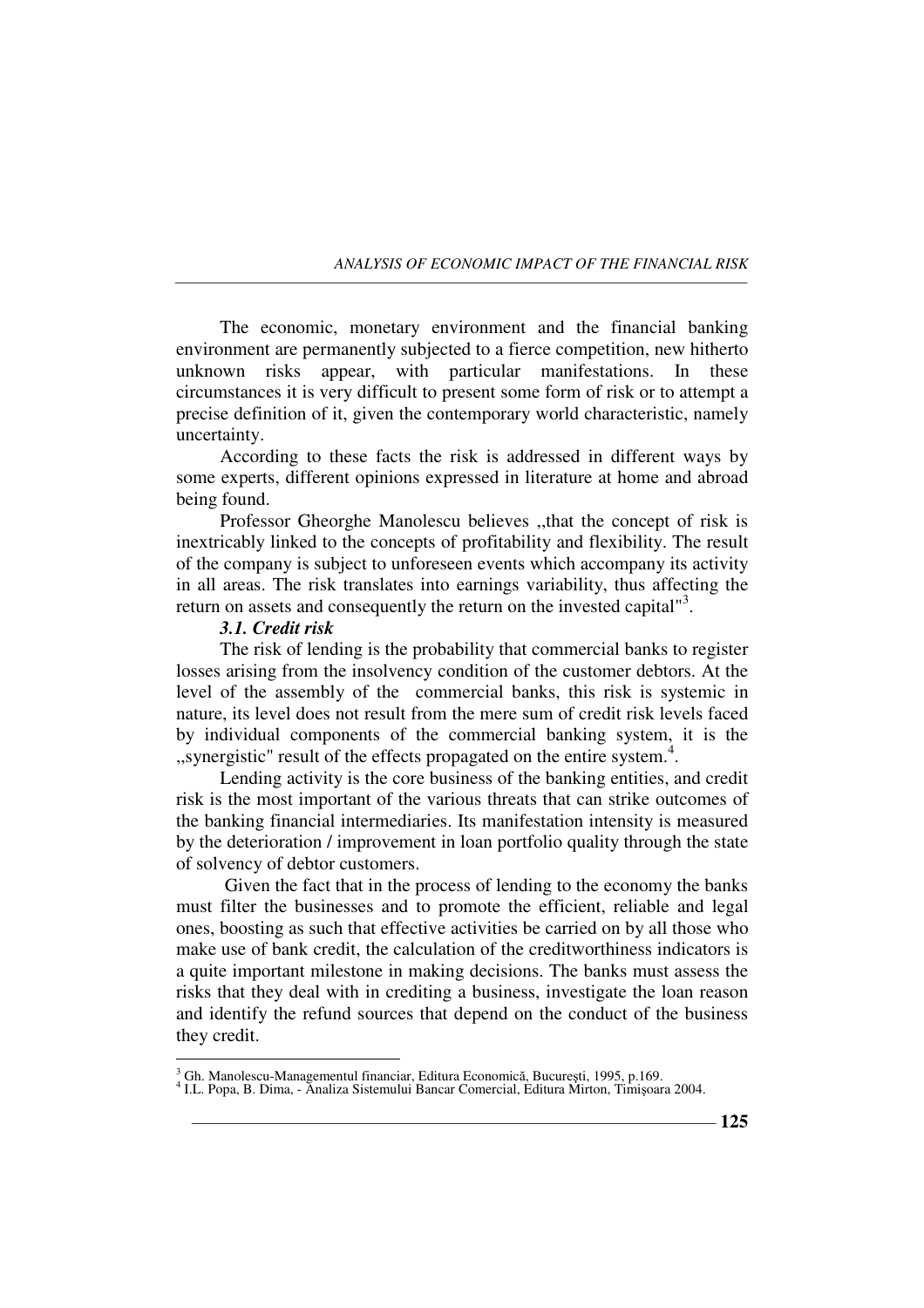The analysis methods currently used by banks are based on a number of concepts and techniques that constitute the center of gravity in the technical and quantitative analysis of lending. Thus, banks show a greater dependence in making their decision on granting the credit on the applicant's creditworthiness indicators and guarantees, but these indicators do not always express the reality and even if they would expresses the said reality, it would have to only be a business card of the company, and the security would have to be viewed as a precautionary measure, and not as a certainty of loan recovery by its harnessing.

 In the current circumstances wherein the global economic crisis is also felt in our country, all the principles and methods of a thorough analysis of granting the loans by taking as smaller risks as possible by the lenders are subject to pressure from domestic and international economic environment.

#### *3.2. Market risk*

The market risk is a key component of the financial risk management system in the case the credit institution is operating in developed financial markets. The market risk is defined as the risk of losses arising for balance sheet and off balance sheet items as a result of changes in market prices (Isaic - Maniu, I., 2006: 76).

The main categories of risks that lead to changes in financial markets, and that actually determines the market risk are: *the interest rate risk* - by variation of the trends and the level of interest rates; *the currency risk* – by the variation of exchange rate and thus of the value rendered in the national currency of different external assets and liabilities; *the risk regarding the price of shares* – which corresponds to loss or lack of earnings that may result from changes in the value of shares held by the credit institution.

Starting 1998, the regulatory institutions require the banks with extensive trading activities to constitute a capital reserve for ensuring against significant losses, which could affect their stability. The volume of this reserve, known as the capital requirement for market risk covering is directly proportional to an indicator reflecting the risk of the portfolio. Currently market risk is measured in terms of value-at-risk (VaR).

For categories of risk factors to which the credit institution uses an internal model the capital requirement will be determined according to the

**126**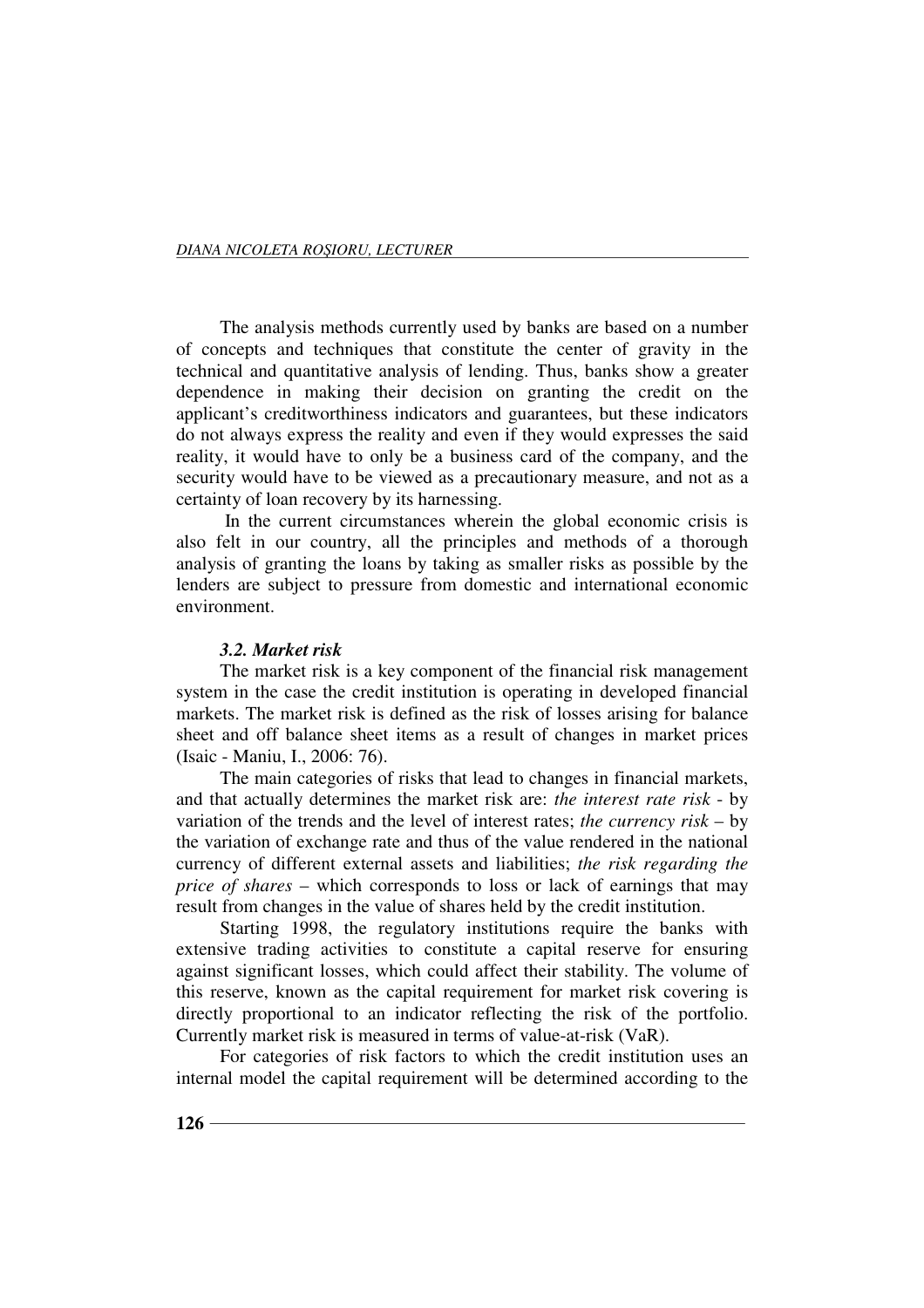relation:

 $\overline{a}$ 

### **Ct = max(VaRt)**

where:

Ct – capital requirement afferent to the business day t; VaRt – value-at-risk afferent to the business day t; K –multiplication factor;

VaRt-i – value-at-risk afferent to the business day t-i;

RSt – capital requirement.

In order to determine the value-at-risk afferent to the business day ,,t" the items by financial instruments (only the instruments afferent to the portfolios for which the advanced method is used) from the trading book by the end<sup>5</sup> of the business day t-1 shall be used, using the methodology validated by the National Bank of Romania.<sup>6</sup>

### *3.3. Interest rate risk*

As defined by some authors (I.L. Popa, B. Dima) the **interest rate** is the cost of ,,old'' and ,,new'' financial resources, allocated by the banking and non-bank financial intermediaries, as part of the financial intermediation process.

 The **interest** is the amount due to the owner of the capital upon the reimbursement of a granted loan or the price of the use of capital, as well as the remuneration of the risk the relevant loan implies.

 The main indicator of asset and liability management is the **net interest margin**. The objectives of the assets and liabilities management consist in increasing the bank's incomes from the investments, in close liaison with the decrease of the costs of the attracted sources, while an acceptable risk is maintained and the regulations in force on capital adequacy and bank's liquidity are complied with.

The assets and liabilities management, which involves the collection

 $<sup>5</sup>$  The items initiated during the day for which VaR is determined shall not be taken into account.</sup>

<sup>&</sup>lt;sup>6</sup> The capital requirement associated with a non business day will be equal to the requirement associated with the lasr business day. The multiplication factor afferent to a business day is obtained by adding the minimum multiplication factor and the additional multiplication factor for the relevant business day. The minimum multiplicative factor shall not be less than 3; determination by National Bank of a multiplicative factor of more than 3, must be justified by showing the reasons (and their importance) that contributed to the adjustment of the minimum factor. Additional factor is determined depending on the back-testing results.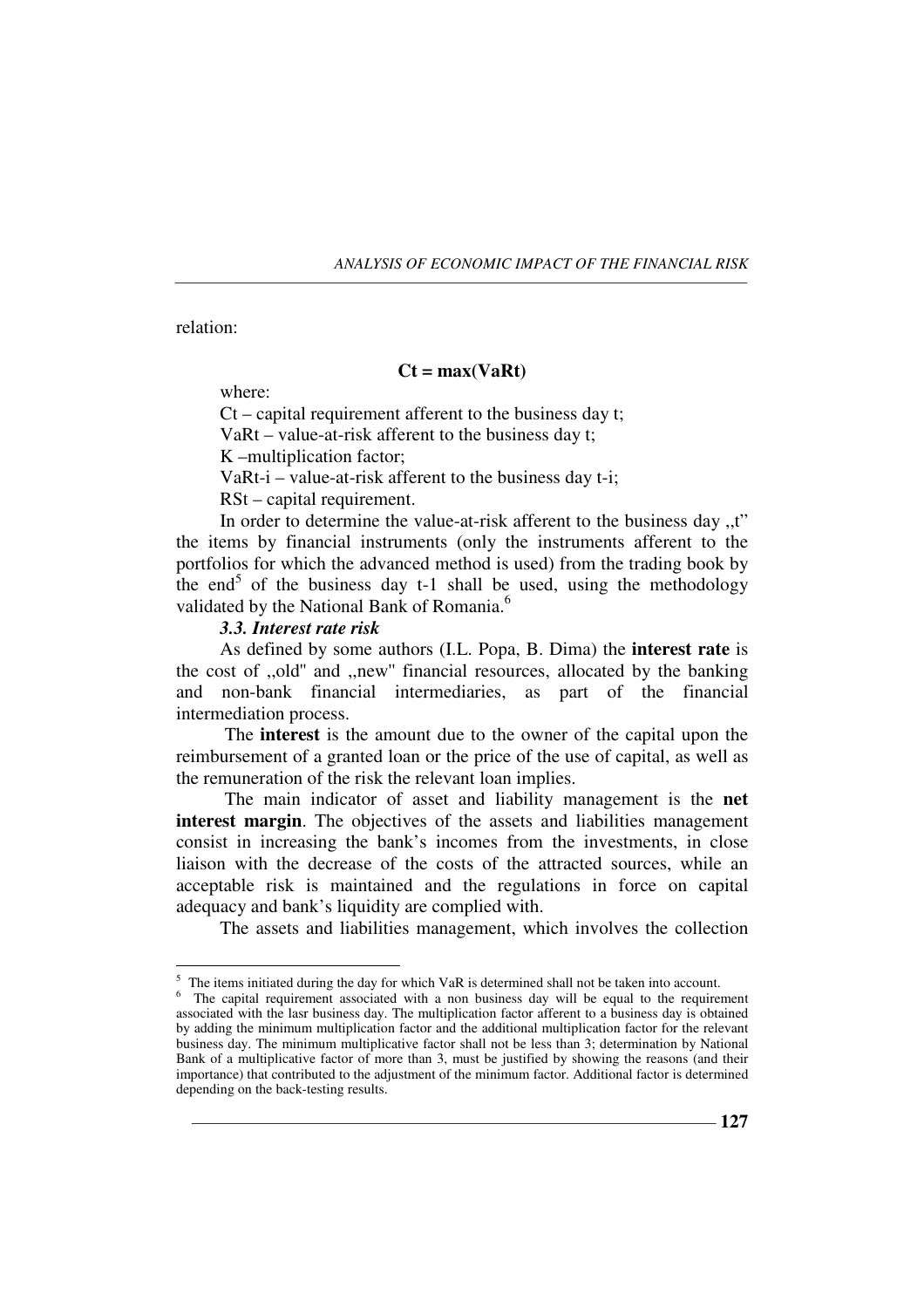and use of funds, is the financial core of a bank.<sup>7</sup> Accordingly, the assets and liabilities management includes strategic planning and implementation and control processes that affect the volume, diversity, maturity, interest rate sensitivity, quality and liquidity of assets and debts of a bank. The main objective of asset and debt management is to produce a flow of net interest income, which flow is stable, large, of high quality standards and growing. This is achieved by obtaining an optimum combination and level of the assets and liabilities and of the financial risk.<sup>8</sup>

The interest rate is for any banking company the main negotiating element with its customers and the interest rate risk is due to the fluctuations in interest rate

*3.4. Currency risk -* a component of market risk that arises from the market fluctuations of the exchange rate.<sup>9</sup>

Exchange risk (exchange rate risk) can be defined as the risk of losses arising from the evolution of the exchange rate. It is closely related to interest rate risk.10

Currency risk expresses the probability that a variation in the exchange rate on the market to negatively influence the bank interest margin.

Currency risk can be assessed by means of two basic indicators, namely the *individual currency position*, which is calculated for each currency and the *global currency position,* which implies the advantage of a global image over the Bank's currency exposure and the disadvantage of cancellation situation by currencies, which in fact must be managed.

### *3.5. Liquidity risk*

Liquidity risk, also called funding risk, is the risk that an enterprise to encounter difficulties in procuring the funds needed to meet the commitments related to financial instruments. The financial risk may result from an inability to quickly sell a financial asset at an amount close to its

 $\overline{a}$ <sup>7</sup> Greuning H.v., Brajovic Bratanovic J. – Analyzing and Managing Banking Risk, A Framework for Assessing Corporate Governance and Financial Risk, Editura Irecson, Bucureşti, 2004 – Op.cit., p.44 <sup>8</sup> Greuning H.v., Brajovic Bratanovic J. - Analyzing and Managing Banking Risk, A Framework for

Assessing Corporate Governance and Financial Risk, Editura Irecson, București, 2004 – Op.cit., p.44<br><sup>9</sup> Norm of the National Bank of Pomania No. 17 of 18.12.2003 on the organization and internal Norm of the National Bank of Romania No. 17 of 18.12.2003 on the organization and internal control of credit institutions and significant risk management and the organization and conduct of internal audit activities of credit institutions, published in the Official Gazette Nr. 47 of 20.01.2004.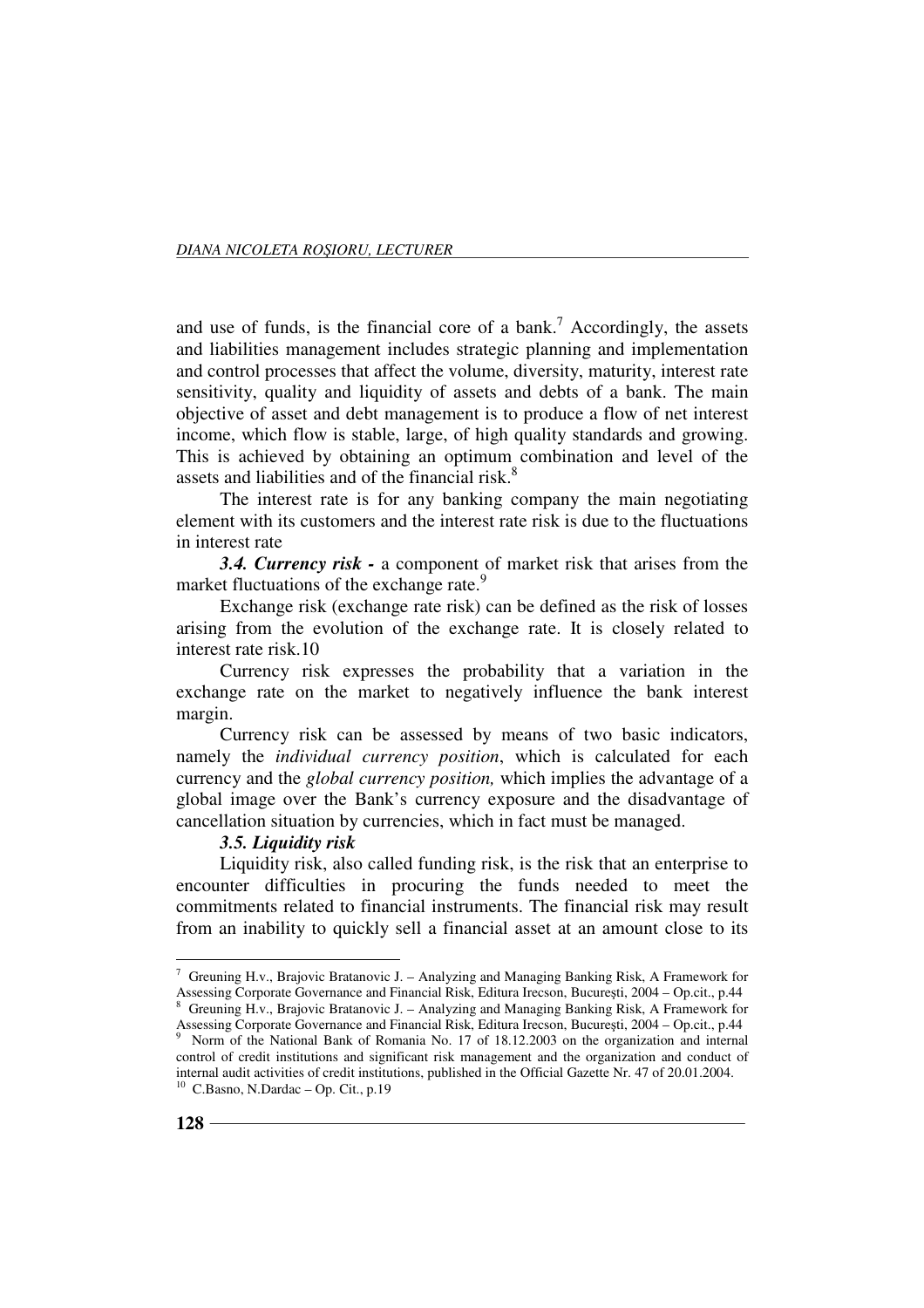fair value. $11$ 

Liquidity risk is the probability that the bank will not be able to honor payments to customers, due to deviation of the proportion between the longterm investments and short-term ones and lack of correlation with the structure of the bank's liabilities. $12$ .

Long-term investments are generally higher than the long-term resources of the bank and therefore the banks are facing less desired circumstances such as:

a)not to be able to honor its short term commitments;

b)have the resources with short maturity, while large investments have long maturity;

### 3.6. Operational risk

Due to the ongoing development of the economy, the globalization and the expansion of economic activities, the international financial market and also the European market are in a complex and continuous process of adapting products and services, due to the existing competition.

In these conditions the *operational risk* has become an increasingly more important element for credit institutions, which are obliged to redefine their products and services in order on the one hand to enter new markets and on the other hand due to more frequent use of innovative financing products (e.g.: secured products, credit derivatives, structural products.<sup>12</sup>

# **Conclusions**

Given Romania's new status as a full member of the European Union, but also in the context generated by the international financial crisis, the National Bank of Romania acted, together with other Romanian authorities for the purposes of coordinating and integrating the national policies in the European framework.

 The evolution of the international economic environment in 2007 was marked by events with destabilizing impact on the banking environment and capital markets, which culminated with the mortgage credits ,,subprime" crisis in the United States.

This crisis has emerged as a result of a liquidity excess, a low rate of return of funds, the placement of funds in financial instruments with

 11 Chernobai A., 2007:2 <sup>12</sup> BCBS, 2001:25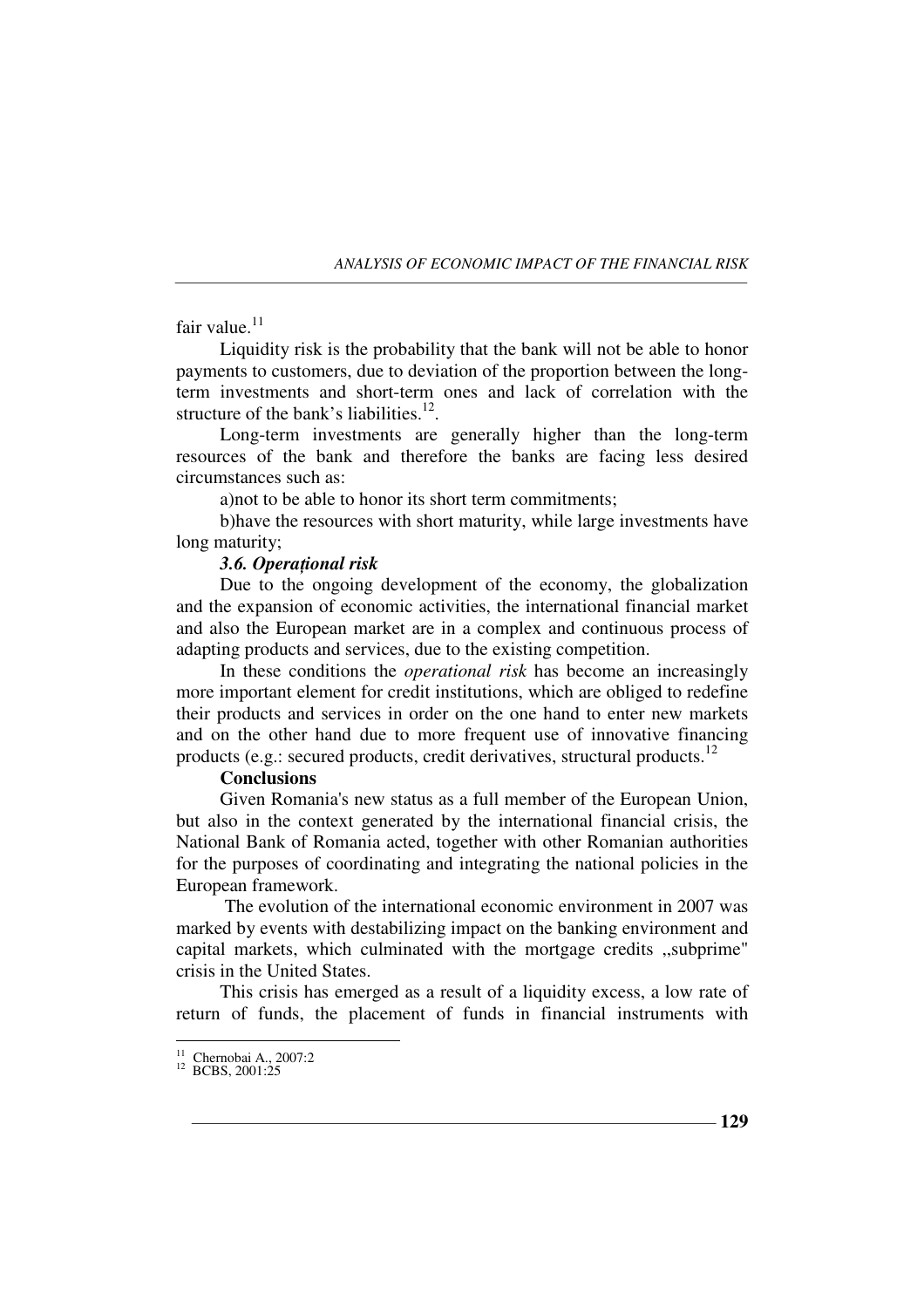increased profitability and implicitly with increased risk, an insufficient insurance against risks.

With the global economic crisis hitting among European countries, the Romanian banking system is also exposed to direct or indirect reactions of the crisis. So that the credit institutions in the Romanian banking system no longer have a major role in crediting the companies, but still remain the main source for the population. The crediting has been oriented to SMEs and to companies working in the field of trade and services.

We can conclude that:

- Developments in domestic lending will increasingly depend on the ability of banks to raise resources internally; the lending process must be continued on prudential grounds because the risks of lending, in these uncertain economic conditions, may increase from one period to another;

- Banks must find new lending opportunities that to also operate in this time of crisis, contributing to the exit from the created deadlock. As lending opportunities we recommend: SMEs and companies that so far used to finance externally; population with a high degree of solvency; societies through which infrastructure projects are carried out.

In order to ensure the viability of a banking institution, the banking management must monitor both the performance of the banking institution, i.e. the bank profitability, and the liquidity risk. Between banking profitability and liquidity a close interdependence exists, the profitability of the banking institution depending on the bank's ability to create liquidity and on its ability to place them on the market.

To limit the impact of financial crisis on the Romanian economy and thus on the banking system, we believe that the following prerequisites are required:

Taking constant prudential and administrative measures by the central bank in order to curb the increase of bad credits granted to the private sector and to support lending in domestic currency to the detriment of lending in foreign currency.

Putting the minimum reserve requirements at a high level enables gradual adjustment of liquidity in the banking system, depending on the evolution of the market conditions.

Maintaining the ratio overdue and doubtful receivables / equity capital at a low level.

**130**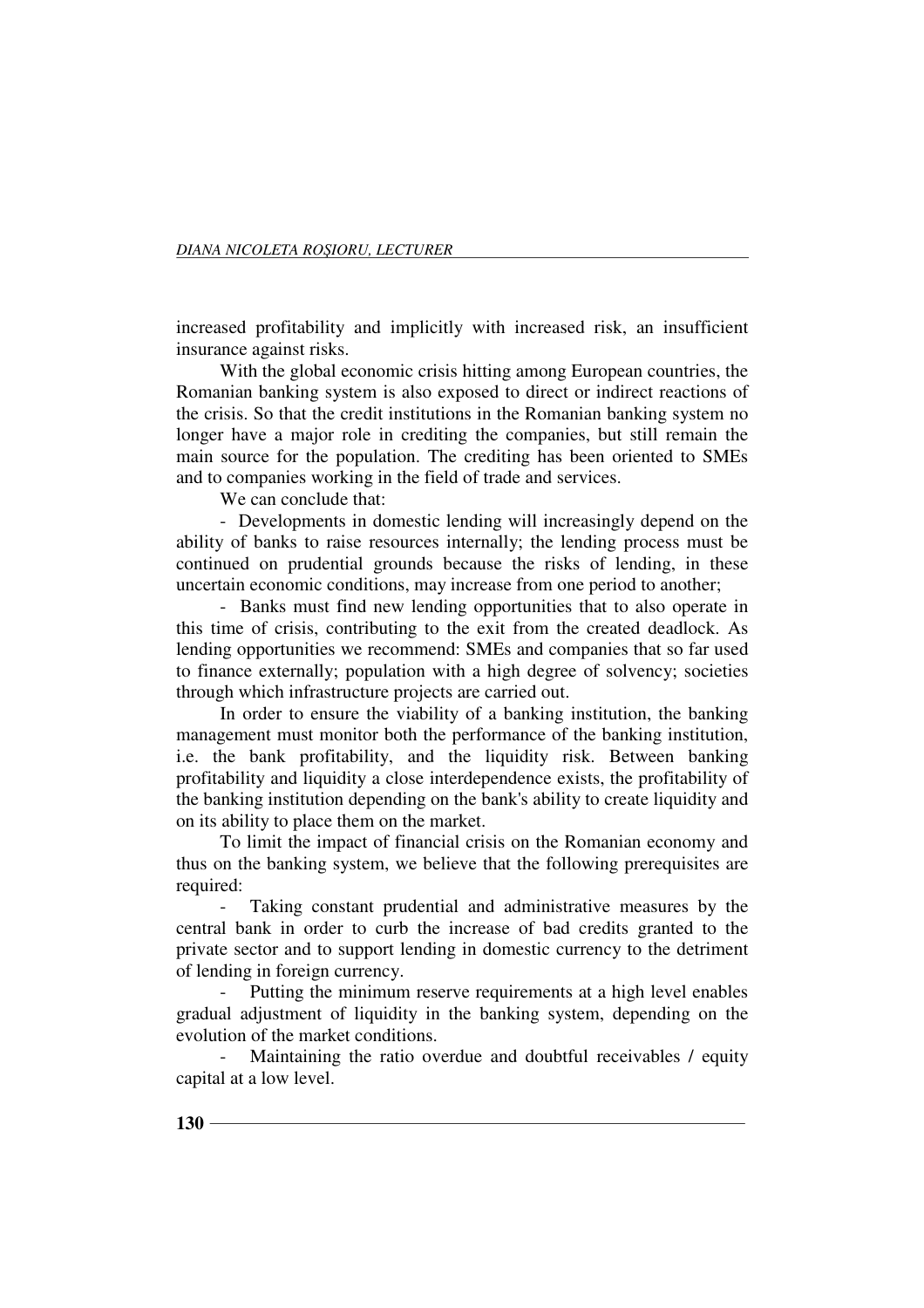Maintaining the secured level of deposits (per person and per bank) established at the credit institutions at a value that to encourage deposits from both individuals and legal persons and to avoid panic, which once installed, would lead to massive withdrawal of amounts deposited in the banking system.

Changing the rules on provisioning, in order for the restructuring or rescheduling process of non-performing loans to be continued (under the current rules, the customers can not be helped in case of restructuring or rescheduling without the bank to have profitability and solvency problems). Keeping on the current level of provisions affects the liquidity and profitability, and prudential indicators of the bank.

An effective anti-crisis measure is to reduce the interest rates of monetary policy and contributing to investment increase.

Romania must adjust its macroeconomic policies to the new context created by the international financial crisis, so that Romanian economy's vulnerability to international financial turmoil involves the need of recalibrating the economic policy mix consistent with the challenges posed by them. Such a rebalancing of the macroeconomic policy package is primarily aimed at gradually reducing the current account deficit, the external imbalance being the main source of vulnerability of the economy to liquidity crunch and to the deterioration of the international financial market.

We can say that a strong, stable and viable economy automatically lead to the existence of a sound and efficient banking system.



Burja Camelia - *Gradul de îndatorare și performanța economică*, Tribuna economică, nr.3/2006.

- Burja V., Todea N., Burja C. Analiza financiară și evaluarea societăților *comerciale,* Editura Risoprint, Cluj- Napoca, 2003.
- Greuning H.v., Brajovic Bratanovic J. *Analyzing and Managing Banking Risk,* A Framework for Assessing Corporate Governance and Financial Risk, Editura Irecson, Bucureşti, 2004.